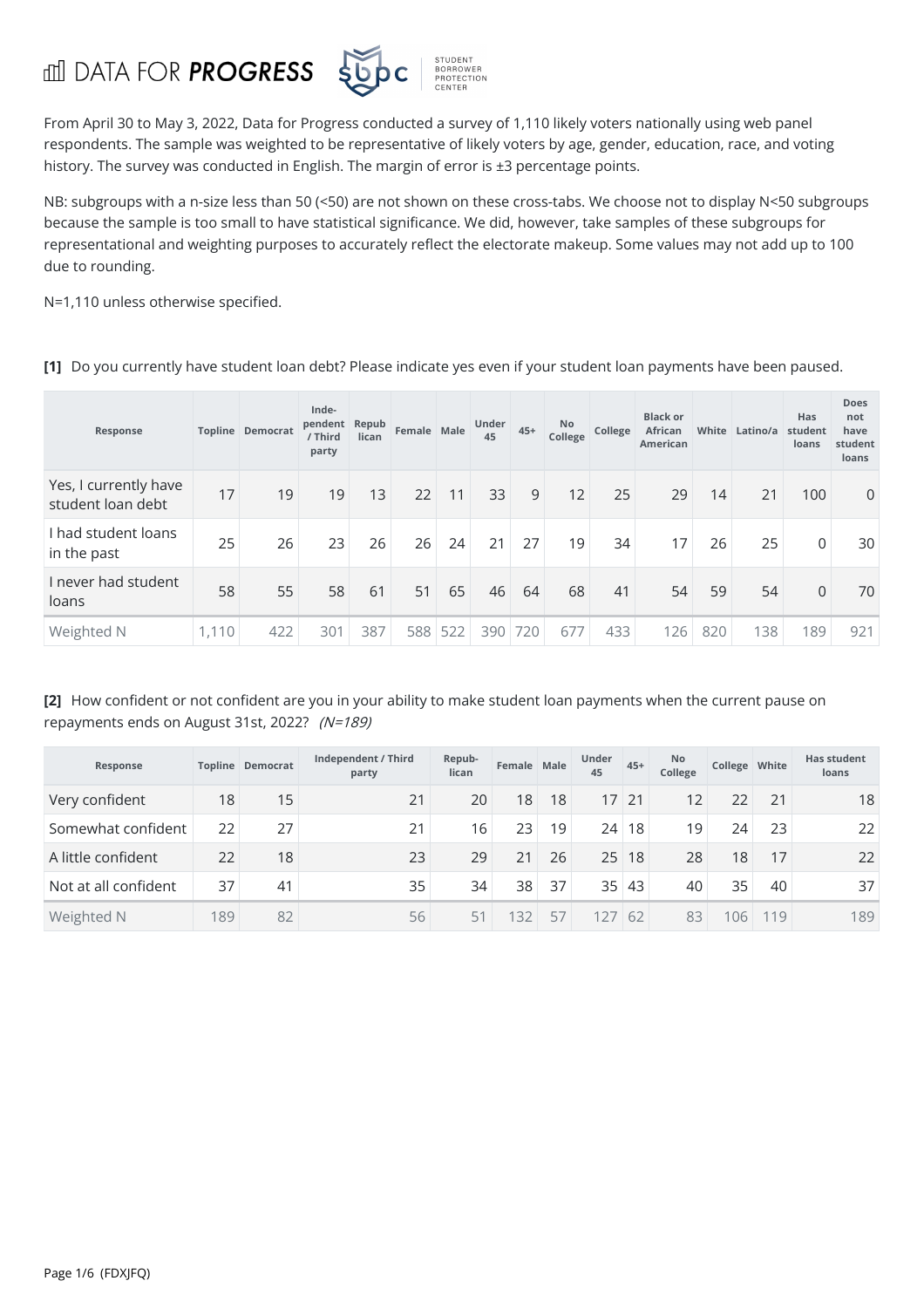**[3]** Do you expect to feel more, less, or about the same level of financial security when loan repayments restart on August 31st, 2022? (N=189)

| Response                                                            |     | Topline Democrat | Independent /<br><b>Third party</b> | Repub<br>lican | Female Male |              | Under<br>45 | $45+$          | No<br>College |     |                | Has<br>College White student<br>loans |
|---------------------------------------------------------------------|-----|------------------|-------------------------------------|----------------|-------------|--------------|-------------|----------------|---------------|-----|----------------|---------------------------------------|
| I expect to feel more financially secure<br>once repayments restart | 8   | 12               | 5                                   | 5              | 8           | 8            | 11          | $\overline{4}$ | 11            | 6   | $\overline{4}$ | 8                                     |
| I expect to feel about the same level of<br>financial security      | 40  | 31               | 47                                  | 50             | 39          | 43           | 40          | 41             | 40            | 41  | 41             | 40                                    |
| I expect to feel less financially secure<br>once repayments restart | 48  | 55               | 41                                  | 43             | 47          | 49           | 45          | 54             | 45            | 50  | 52             | 48                                    |
| Don't know                                                          | 4   | $\overline{2}$   | $\overline{\phantom{0}}$            | $\overline{3}$ | 5           | $\mathbf{0}$ | 5           | $\mathbf{1}$   | 4             | 3   | $\overline{2}$ | 4                                     |
| Weighted N                                                          | 189 | 82               | 56                                  | 51             | 132         | 57           | 127         | 62             | 83            | 106 | 119            | 189                                   |

**[4]** Do you expect major changes to your savings or spending – such as increasing credit card debt, saving less for goals or emergencies, or spending less on monthly necessities – if student loan repayment restarts? (N=189)

| Response                             |     | Topline Democrat | Independent / Third<br>party | Repub-<br>lican | Female Male |    | Under<br>45 | $45+$ | No<br>College | College White |    | Has<br>student<br>loans |
|--------------------------------------|-----|------------------|------------------------------|-----------------|-------------|----|-------------|-------|---------------|---------------|----|-------------------------|
| Yes, I expect major changes          | 53  | 56               | 43                           | 57              | 53          | 51 | 53          | 52    | 58            | 49            | 51 | 53                      |
| No, I do not expect major<br>changes | 40  | 37               | 48                           | 36              | 40          | 40 | 38          | 44    | 33            | 45            | 42 | 40                      |
| Don't know                           | 8   |                  | 9                            |                 |             | 8  | 9           | 4     | 9             | 6             |    | 8                       |
| Weighted N                           | 189 | 82               | 56                           | 51              | 32          | 57 | 27          | 62    | 83            | 106           | 19 | 189                     |

**[5]** When the current pause on student loan repayments ends on August 31st, 2022, which of the following changes to your spending or saving do you expect? Select all that apply.

— I will increase my credit card debt.

(N=189)

| Response   |     | Topline Democrat | Independent / Third<br>party | Repub-<br>lican | Female Male |    | Under<br>45 | $45+$ | No.<br>College | College White |     | <b>Has student</b><br>loans |
|------------|-----|------------------|------------------------------|-----------------|-------------|----|-------------|-------|----------------|---------------|-----|-----------------------------|
| Yes        | 22  | 22               | 24                           | 18              | 25          | 14 | 25          | 14    | 12             | 29            | 24  | 22                          |
| No         | 78  | 78               | 76                           | 82              | 75          | 86 | 75          | 86    | 88             |               | 76  | 78                          |
| Weighted N | 189 | 82               | 56                           |                 | 32          | 57 |             | 62    | 83             | 06            | 119 | 189                         |

**[6]** When the current pause on student loan repayments ends on August 31st, 2022, which of the following changes to your spending or saving do you expect? Select all that apply.

— I will save less for short-term emergencies.

(N=189)

| Response   |     | Topline Democrat | Independent / Third<br>party | Repub-<br>lican | Female Male |    | Under<br>45 | $45+$ | <b>No</b><br>College | College White |    | <b>Has student</b><br>loans |
|------------|-----|------------------|------------------------------|-----------------|-------------|----|-------------|-------|----------------------|---------------|----|-----------------------------|
| Yes        | 39  | 39               | 31                           | 48              | 40          | 37 | 36          | 45    | 35                   | 42            | 44 | 39                          |
| No         | 61  | 6 <sup>1</sup>   | 69                           | 52              | 60          | 63 | 64          | 55    | 65                   | 58            | 56 | 61                          |
| Weighted N | 189 | 82               | 56                           | 51              | 32          | 57 |             | 62    | 83                   | 06            | 19 | 189                         |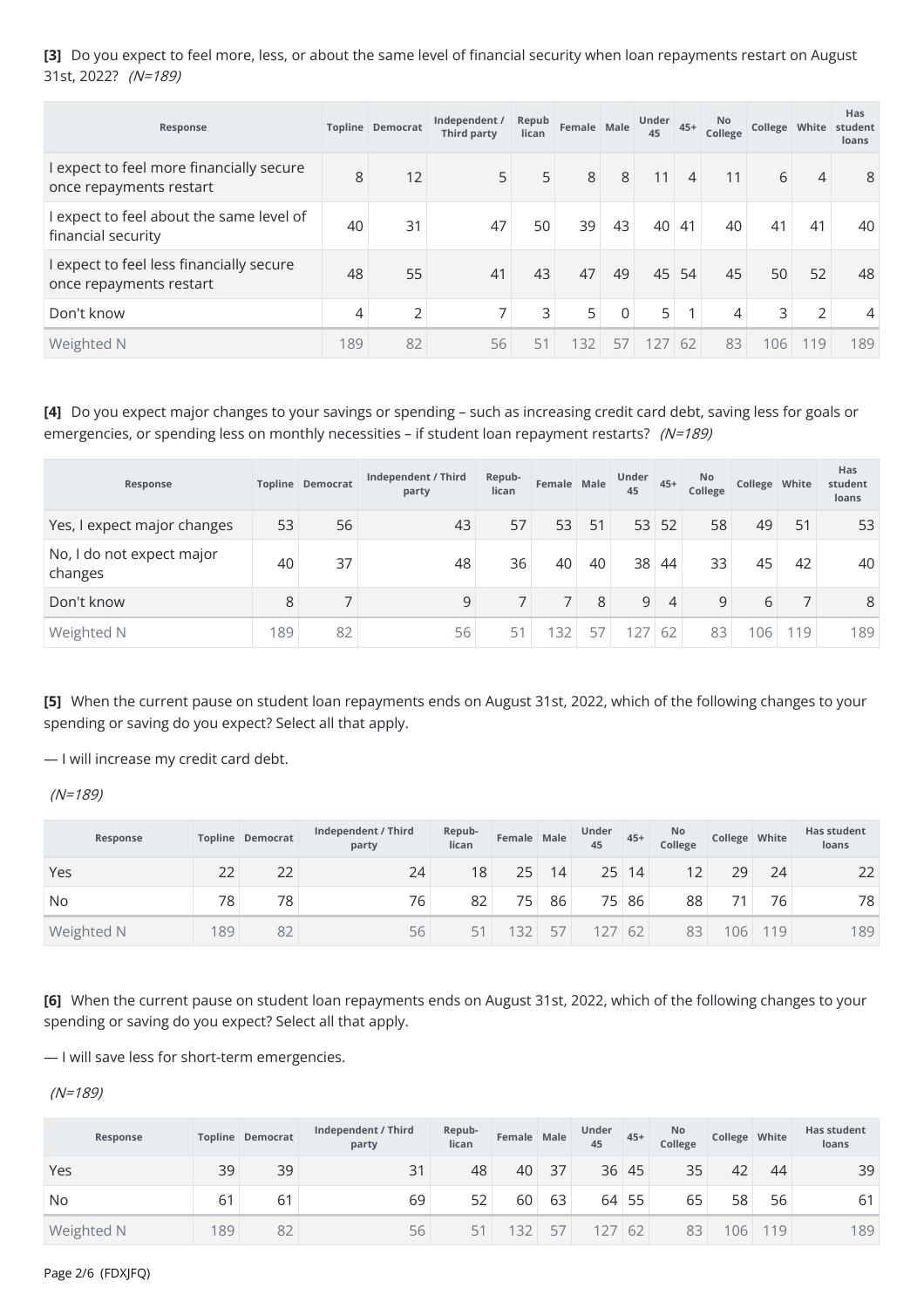**[7]** When the current pause on student loan repayments ends on August 31st, 2022, which of the following changes to your spending or saving do you expect? Select all that apply.

— I will save less for long-term goals (such asretirement or a child's college tuition)

(N=189)

| Response   |     | Topline Democrat | Independent / Third<br>party | Repub-<br>lican | Female Male |    | Under<br>45 | $45+$ | No<br>College | College White |     | <b>Has student</b><br>loans |
|------------|-----|------------------|------------------------------|-----------------|-------------|----|-------------|-------|---------------|---------------|-----|-----------------------------|
| Yes        | 41  | 39               | 33                           | 55              | 42          | 40 | 37          | 51    | 42            | 41            | 43  | 41                          |
| No         | 59  | 61               | 67                           | 45              | 58          | 60 | 63          | 49    | 58            | 59            | 57  | 59                          |
| Weighted N | 189 | 82               | 56                           |                 | 32          | 57 |             | 62    | 83            | 06            | 119 | 189                         |

**[8]** When the current pause on student loan repayments ends on August 31st, 2022, which of the following changes to your spending or saving do you expect? Select all that apply.

— I will spend less on basic necessities (such as food, housing, or monthly bills)

(N=189)

| Response   |     | Topline Democrat | Independent / Third<br>party | Repub-<br>lican | Female Male |    | Under<br>45 | $45+$ | No<br>College | College White |    | <b>Has student</b><br>loans |  |
|------------|-----|------------------|------------------------------|-----------------|-------------|----|-------------|-------|---------------|---------------|----|-----------------------------|--|
| Yes        | 38  | 42               | 31                           | 41              | 36          | 45 | 36          | 44    | 49            | 30            | 37 | 38                          |  |
| <b>No</b>  | 62  | 58               | 69                           | 59              | 64          | 55 | 64          | 56    | 51            | 70            | 63 | 62                          |  |
| Weighted N | 189 | 82               | 56                           |                 | 32          | 57 |             | 62    | 83            | 106           | 19 | 189                         |  |

**[9]** When the current pause on student loan repayments ends on August 31st, 2022, which of the following changes to your spending or saving do you expect? Select all that apply.

— Other

(N=189)

| Response   |     | Topline Democrat | Independent / Third<br>party | Repub-<br>lican | Female Male |    | Under<br>45 | $45+$ | <b>No</b><br>College | College White |     | <b>Has student</b><br>loans |
|------------|-----|------------------|------------------------------|-----------------|-------------|----|-------------|-------|----------------------|---------------|-----|-----------------------------|
| Yes        | 16  | 14               | 22                           | 12 <sup>°</sup> | 18          | 12 | 18          | 12    | 15                   |               | 13  | 16                          |
| No         | 84  | 86               | 78                           | 88              | 82          | 88 | 82          | 88    | 85                   | 83            | 87  | 84                          |
| Weighted N | 189 | 82               | 56                           |                 | 32          | 57 |             | -62   | 83                   | 06            | 119 | 189                         |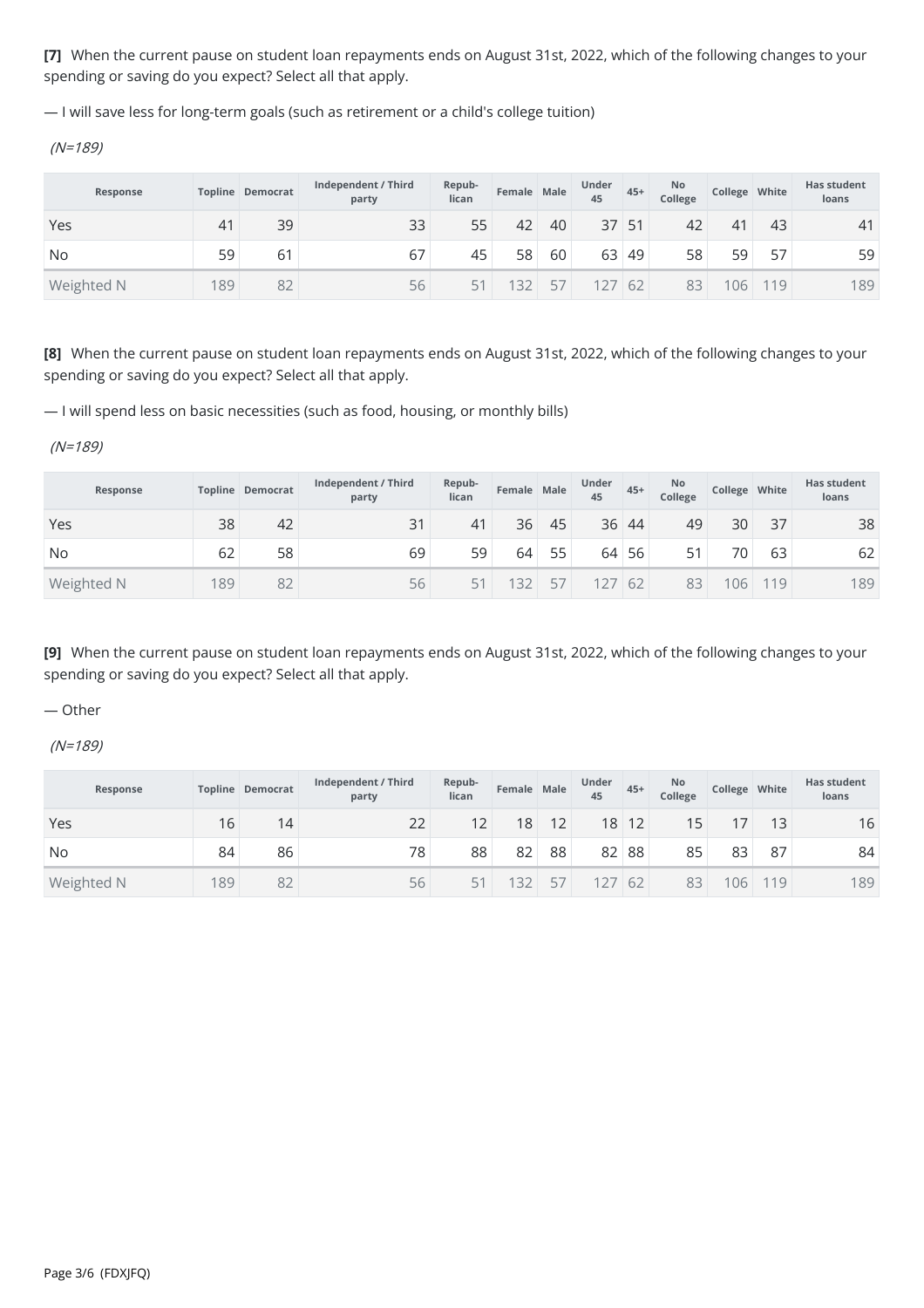**[10]** Due to the pandemic, the Biden administration paused payments on federally held student loans and suspended debt collection on defaulted loans. The suspension will remain in effect through August 31st, 2022.

| Response               |       | <b>Topline Democrat</b> | Inde-<br>pendent<br>/ Third<br>party | Repub<br>lican | Female Male |       | Under<br>45    | $45+$ | No<br>College  | College | <b>Black or</b><br><b>African</b><br>American | White | Latino/a       | Has<br>student<br>loans | Does<br>not<br>have<br>student<br>loans |
|------------------------|-------|-------------------------|--------------------------------------|----------------|-------------|-------|----------------|-------|----------------|---------|-----------------------------------------------|-------|----------------|-------------------------|-----------------------------------------|
| Strongly support       | 34    | 59                      | 24                                   | 14             | 40          | 26    | 41             | 30    | 31             | 38      | 54                                            | 30    | 33             | 64                      | 27                                      |
| Somewhat support       | 27    | 24                      | 33                                   | 26             | 26          | 28    | 28             | 27    | 27             | 27      | 22                                            | 28    | 30             | 23                      | 28                                      |
| Somewhat oppose        | 16    | 10                      | 18                                   | 21             | 14          | 18    | 14             | 17    | 18             | 14      | 8                                             | 17    | 25             | $\overline{7}$          | 18                                      |
| Strongly oppose        | 17    | 3                       | 16                                   | 33             | 14          | 21    | 10             | 21    | 17             | 18      | 8                                             | 20    | 11             | 5                       | 20                                      |
| Don't know             | 6     | 3                       | 9                                    | 6              | 5           | 6     | $\overline{7}$ | 5     | $\overline{7}$ | 3       | 8                                             | 6     | $\overline{ }$ | $\overline{2}$          | 6                                       |
| <b>SUPPORT (TOTAL)</b> | 61    | 83                      | 57                                   | 40             | 66          | 54    | 69             | 57    | 58             | 65      | 76                                            | 58    | 63             | 87                      | 55                                      |
| OPPOSE (TOTAL)         | 33    | 13                      | 34                                   | 54             | 28          | 39    | 24             | 38    | 35             | 32      | 16                                            | 37    | 36             | 12                      | 38                                      |
| <b>SUPPORT (NET)</b>   | $+28$ | $+70$                   | $+23$                                | $-14$          | $+38$       | $+15$ | $+45$          | $+19$ | $+23$          | $+33$   | $+60$                                         | $+21$ | $+27$          | $+75$                   | $+17$                                   |
| Weighted N             | 1,110 | 422                     | 301                                  | 387            | 588         | 522   | 390            | 720   | 677            | 433     | 126                                           | 820   | 138            | 189                     | 921                                     |

Do you support or oppose the current pause on student loan payments?

**[11]** Due to the pandemic, the Biden administration paused payments on federally-held student loans. The suspension will remain in effect through August 31st, 2022.

Do you support or oppose extending the pause on federal student loan payments through the end of the year?

| Response               |       | Topline Democrat | Inde-<br>pendent<br>/ Third<br>party | Repub<br>lican | Female Male    |      | Under<br>45 | $45+$ | No<br>College | College | <b>Black or</b><br>African<br>American | White | Latino/a       | Has<br>student<br>loans | <b>Does</b><br>not<br>have<br>student<br>loans |
|------------------------|-------|------------------|--------------------------------------|----------------|----------------|------|-------------|-------|---------------|---------|----------------------------------------|-------|----------------|-------------------------|------------------------------------------------|
| Strongly support       | 32    | 54               | 24                                   | 13             | 38             | 24   | 40          | 27    | 28            | 37      | 49                                     | 29    | 31             | 63                      | 25                                             |
| Somewhat support       | 26    | 25               | 31                                   | 22             | 26             | 25   | 28          | 25    | 26            | 25      | 23                                     | 24    | 40             | 24                      | 26                                             |
| Somewhat oppose        | 16    | 12               | 15                                   | 21             | 13             | 19   | 12          | 18    | 17            | 14      | 11                                     | 17    | 14             | 5                       | 18                                             |
| Strongly oppose        | 20    | 4                | 19                                   | 39             | 16             | 25   | 11          | 25    | 21            | 19      | 6                                      | 24    | 13             | 3                       | 24                                             |
| Don't know             | 7     | 4                | 12                                   | 5              | $\overline{7}$ | 6    | 10          | 5     | 7             | 5       | 10                                     | 6     | $\overline{2}$ | $\overline{4}$          | 7                                              |
| <b>SUPPORT (TOTAL)</b> | 58    | 79               | 55                                   | 35             | 64             | 49   | 68          | 52    | 54            | 62      | 72                                     | 53    | 71             | 87                      | 51                                             |
| OPPOSE (TOTAL)         | 36    | 16               | 34                                   | 60             | 29             | 44   | 23          | 43    | 38            | 33      | 17                                     | 41    | 27             | 8                       | 42                                             |
| <b>SUPPORT (NET)</b>   | $+22$ | $+63$            | $+21$                                | $-25$          | $+35$          | $+5$ | $+45$       | $+9$  | $+16$         | $+29$   | $+55$                                  | $+12$ | $+44$          | $+79$                   | $+9$                                           |
| Weighted N             | 1,110 | 422              | 301                                  | 387            | 588            | 522  | 390         | 720   | 677           | 433     | 126                                    | 820   | 138            | 189                     | 921                                            |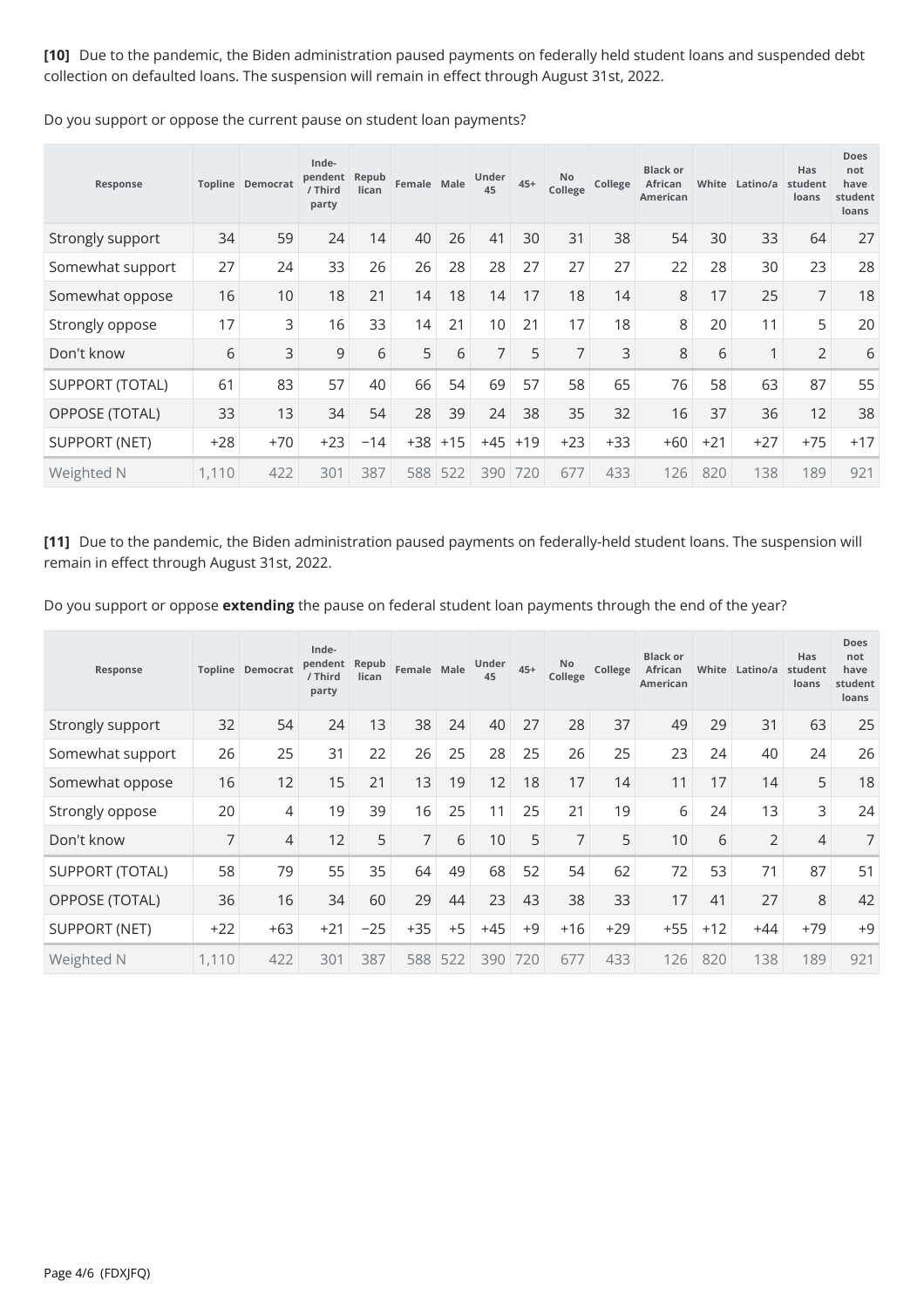**[12]** When thinking about what actions the federal government should take on student loan debt, which of the following is closest to your view, even if none of these are exactly right?

| Response                                                                                       |                | <b>Topline Democrat</b> | Inde-<br>pendent<br>/ Third<br>party | Repub<br>lican | Female Male    |     | Under<br>45 | $45+$ | <b>No</b><br>College | College | <b>Black or</b><br>African<br>American | White | Latino/a student | Has<br>loans | Does<br>not<br>have<br>student<br>loans |
|------------------------------------------------------------------------------------------------|----------------|-------------------------|--------------------------------------|----------------|----------------|-----|-------------|-------|----------------------|---------|----------------------------------------|-------|------------------|--------------|-----------------------------------------|
| The federal<br>government should<br>eliminate all student<br>loan debt for every<br>borrower   | 23             | 37                      | 19                                   | 11             | 28             | 18  | 32          | 19    | 23                   | 24      | 44                                     | 20    | 22               | 49           | 18                                      |
| The federal<br>government should<br>eliminate some<br>student loan debt<br>for every borrower. | 36             | 48                      | 35                                   | 24             | 39             | 32  | 40          | 34    | 34                   | 39      | 43                                     | 33    | 48               | 40           | 35                                      |
| The federal<br>government should<br>not eliminate any<br>student loan debt at<br>all.          | 34             | 10                      | 35                                   | 58             | 26             | 42  | 19          | 41    | 34                   | 32      | $\overline{4}$                         | 40    | 26               | 8            | 39                                      |
| Don't know                                                                                     | $\overline{7}$ | 5                       | 11                                   | $\overline{7}$ | $\overline{7}$ | 7   | 9           | 6     | 9                    | 5       | 10                                     | 7     | 4                | 3            | 8                                       |
| Weighted N                                                                                     | 1,110          | 422                     | 301                                  | 387            | 588            | 522 | 390         | 720   | 677                  | 433     | 126                                    | 820   | 138              | 189          | 921                                     |

## **[13]** When thinking about what actions the federal government should take on student loan debt **for low- and middleincome borrowers**, which of the following is closest to your view, even if none of those are exactly right?

| Response                                                                                                            |       | Topline Democrat | Inde-<br>pendent<br>/ Third<br>party | Repub<br>lican | Female Male |                | Under<br>45 | $45+$ | No<br>College | College | <b>Black or</b><br>African<br>American |     | White Latino/a student | <b>Has</b><br>loans | <b>Does</b><br>not<br>have<br>student<br>loans |
|---------------------------------------------------------------------------------------------------------------------|-------|------------------|--------------------------------------|----------------|-------------|----------------|-------------|-------|---------------|---------|----------------------------------------|-----|------------------------|---------------------|------------------------------------------------|
| The federal<br>government should<br>eliminate all student<br>loan debt for low-<br>and middle-income<br>borrowers   | 33    | 52               | 29                                   | 17             | 40          | 26             | 45          | 27    | 33            | 34      | 52                                     | 29  | 36                     | 66                  | 27                                             |
| The federal<br>government should<br>eliminate some<br>student loan debt<br>for low- and middle-<br>income borrowers | 31    | 37               | 31                                   | 25             | 32          | 31             | 31          | 32    | 30            | 33      | 36                                     | 29  | 42                     | 26                  | 33                                             |
| The federal<br>government should<br>not eliminate any<br>student loan debt at<br>all                                | 29    | 7                | 28                                   | 52             | 21          | 37             | 15          | 36    | 29            | 29      | $\overline{4}$                         | 35  | 19                     | 6                   | 33                                             |
| Don't know                                                                                                          | 7     | 4                | 12                                   | 6              | 7           | $\overline{7}$ | 10          | 5     | 8             | 4       | 9                                      | 7   | 3                      | 3                   | 8                                              |
| Weighted N                                                                                                          | 1,110 | 422              | 301                                  | 387            | 588         | 522            | 390         | 720   | 677           | 433     | 126                                    | 820 | 138                    | 189                 | 921                                            |